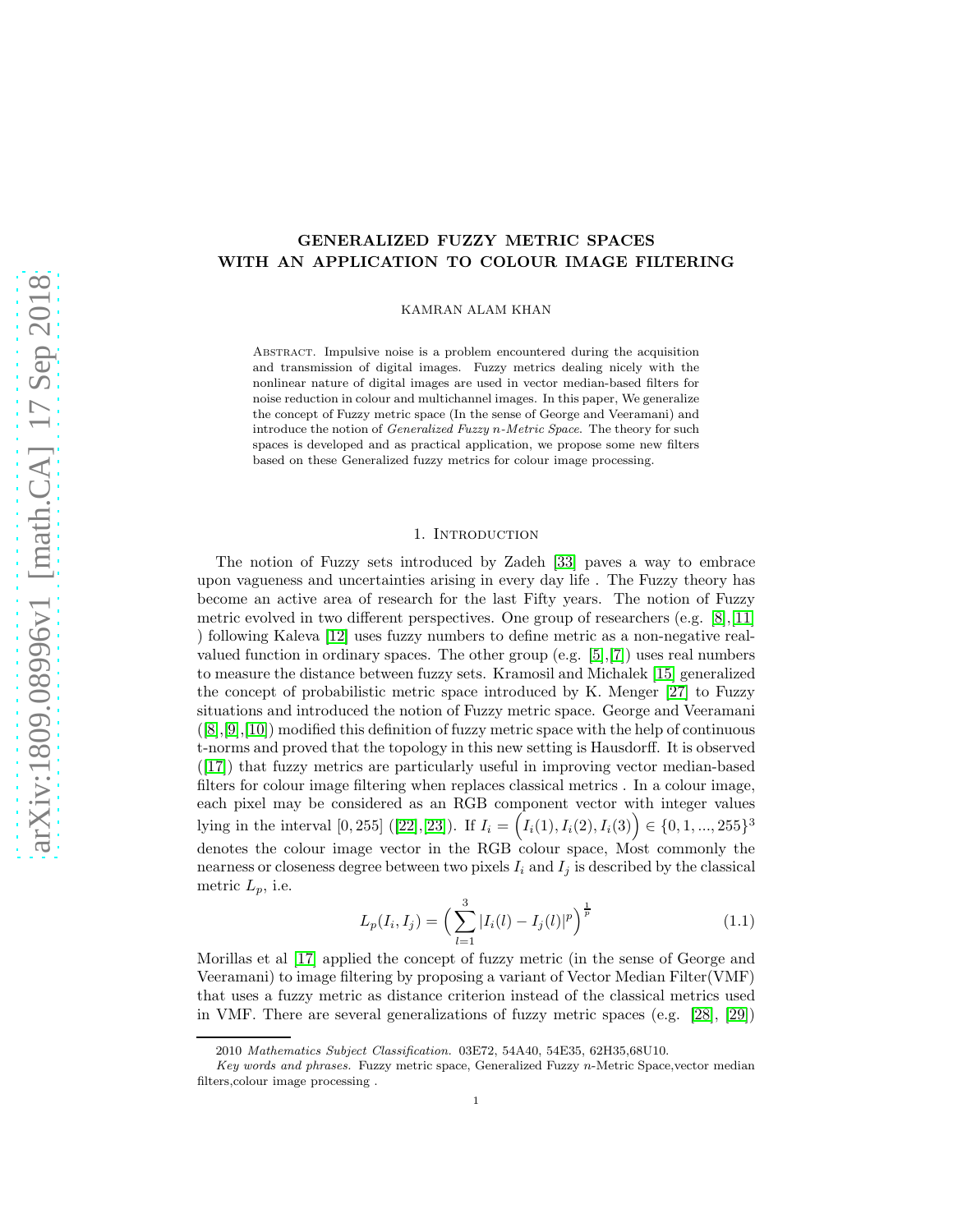for more than two variables. Recently Khan  $([13], [14])$  $([13], [14])$  $([13], [14])$  $([13], [14])$  $([13], [14])$  attempted to generalize the notion of a G-metric space [\[18\]](#page-12-6) to more than three variables by introducing the notion of a K-metric, and later the notion of a generalized  $n$ -metric. In this paper, We combine the concept of fuzzy metric space (in the sense of George and Veeramani) with that of generalized n-metric space to introduce the notion of Generalized fuzzy n-metric space. The theory for such spaces is developed and some new filters are proposed for colour image processing.

### 2. Preliminaries

**Definition 2.1.** ([\[14\]](#page-11-10)) Let X be a non-empty set, and  $\mathbb{R}^+$  denote the set of nonnegative real numbers. Let  $G_n: X^n \to \mathbb{R}^+$ ,  $(n \geq 3)$  be a function satisfying the following properties:

- [G 1 ]  $G_n(x_1, x_2, ..., x_n) = 0$  if  $x_1 = x_2 = ... = x_n$ ,
- [G 2 ]  $G_n(x_1, x_1, ..., x_1, x_2) > 0$  for all  $x_1, x_2 \in X$  with  $x_1 \neq x_2$ ,
- $[G 3]$   $G_n(x_1, x_1, ..., x_1, x_2) \leq G_n(x_1, x_2, ..., x_n)$  for all  $x_1, x_2, ..., x_n \in X$  with the condition that any two of the points  $x_2, \dots, x_n$  are distinct,
- $[G 4]$   $G_n(x_1, x_2, ..., x_n) = G_n(x_{\pi(1)}, x_{\pi(2)}, ..., x_{\pi(n)})$ , for all  $x_1, x_2, ..., x_n \in X$ and every permutation  $\pi$  of  $\{1, 2, ... n\}$ ,
- $[G 5]$   $G_n(x_1, x_2, ..., x_n) \leq G_n(x_1, x_{n+1}, ..., x_{n+1}) + G_n(x_{n+1}, x_2, ..., x_n)$  for all  $x_1, x_2, ..., x_n, x_{n+1} \in X.$

Then the function  $G_n$  is called a *Generalized n-metric* on X, and the pair  $(X, G_n)$ a Generalized n-metric space.

For  $n = 3$ ,  $G_3(x_1, x_2, x_3)$  simply represents the G-metric space introduced by Mustafa and Sims [\[18\]](#page-12-6). From now on we always have  $n \geq 3$  for  $(X, G_n)$  to be a generalized n-metric space.

**Example 2.2.** Define a function  $\rho: \mathbb{R}^n \to \mathbb{R}^+, (n \geq 3)$  by

$$
\rho(x_1, x_2, \dots, x_n) = \sum_{1 \le r < s \le n} |x_r - x_s|
$$

for all  $x_1, x_2, ..., x_n \in X$ . Then  $(\mathbb{R}, \rho)$  is a generalized *n*-metric space.

**Example 2.3.** For any metric space  $(X, d)$ , the following functions define generalized n-metrics on X:

(1)  $K_1^d(x_1, x_2, ..., x_n) = \sum_{1 \leq r < s \leq n} d(x_r, x_s),$ (2)  $K_2^d(x_1, x_2, ..., x_n) = \max\{d(x_r, x_s): r, s \in \{1, 2, ..., n\}, r < s\}.$ 

**Definition 2.4.** [\[8\]](#page-11-0) A binary operation  $* : [0,1] \times [0,1] \rightarrow [0,1]$  is a continuous t-norm if it satisfies the following conditions:

- (1) ∗ is associative and commutative;
- $(2)$   $\ast$  is continuous;
- (3)  $a * 1 = a$  for all  $a \in [0, 1]$ ;
- (4)  $a * b \leq c * d$  whenever  $a \leq c$  and  $b \leq d$

for each  $a, b, c, d \in [0, 1]$ .

The examples of continuous t-norm are  $a * b = ab$  and  $a * b = min(a, b)$ .

Now We give the definition of fuzzy metric space introduced by George and Veeramani[\[8\]](#page-11-0) which constitutes a slight modification of the one given by Kramosil and Michalek [\[15\]](#page-11-5).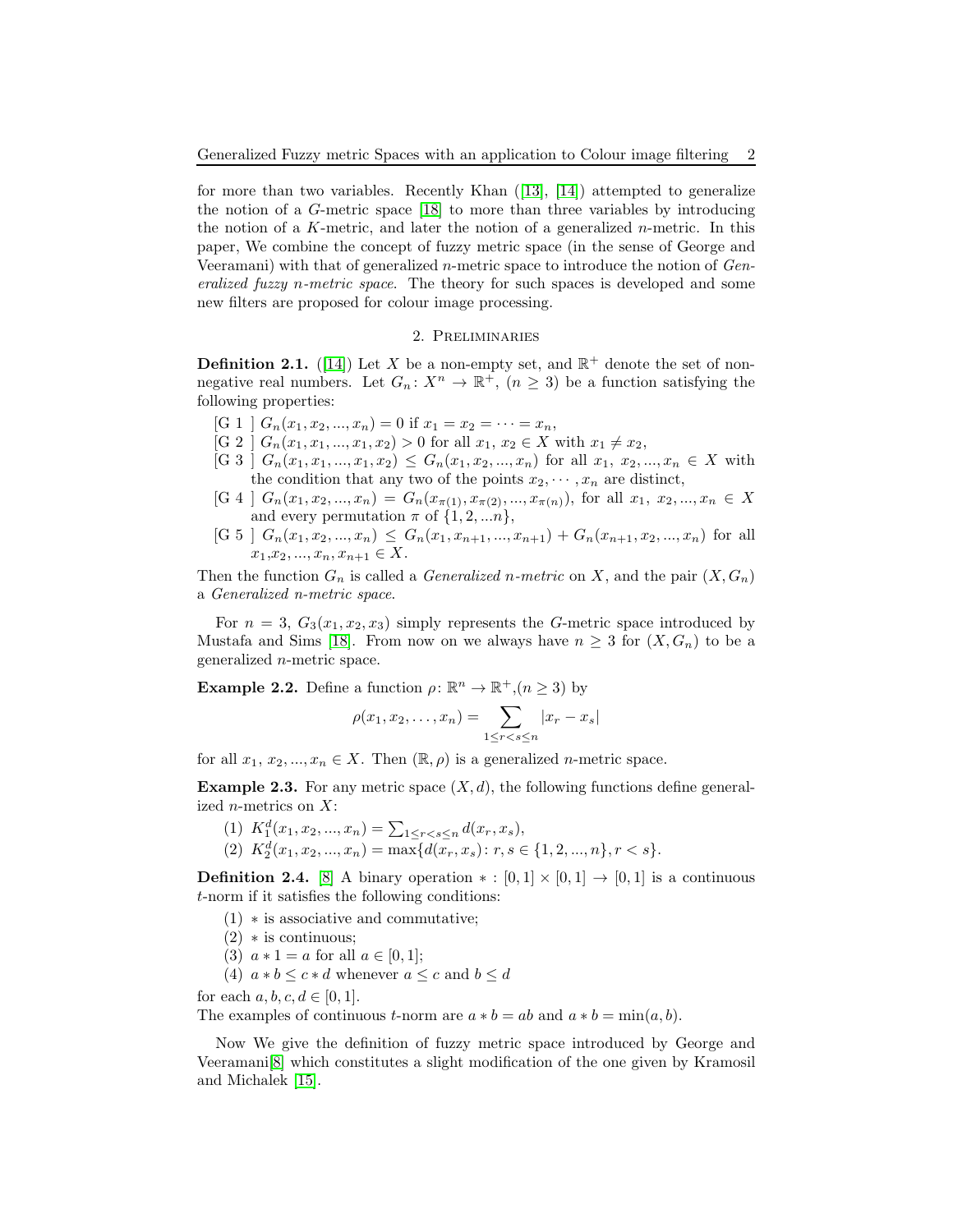<span id="page-2-0"></span>**Definition 2.5.** [\[8\]](#page-11-0) A Fuzzy Metric Space is a triple  $(X, M, *)$  where X is a nonempty set, \* is a continuous t-norm and  $M: X \times X \times (0, \infty) \to [0, 1]$  is a mapping (called fuzzy metric) which satisfies the following properties: for every  $x, y, z \in X$  and  $s, t > 0$ 

[FM 1 ]  $M(x, y, t) > 0$ ; [FM 2 ]  $M(x, y, t) = 1$  if and only if  $x = y$ ; [FM 3 ]  $M(x, y, t) = M(y, x, t);$  $[FM 4 ] M(x, z, t + s) \geq M(x, y, t) * M(y, z, s)$ [FM 5 ]  $M(x, y, *) : (0, \infty) \rightarrow (0, 1]$  is continuous.

Then M is called a fuzzy metric on X and  $M(x, y, t)$  denotes the degree of nearness between  $x$  and  $y$  with respect to  $t$ .

Throughout this paper, by a fuzzy metric  $M(x, y, t)$  we always mean a fuzzy metric in the sense of George and Veeramani.

**Example 2.6.** Let X be a non-empty set and d is a metric on X. Denote  $a*b = a.b$ for all  $a, b \in [0, 1]$ . For each  $t > 0$ , define

$$
M_d(x, y, t) = \frac{t}{t + d(x, y)}
$$

Then  $(X, M_d, *)$  is a fuzzy metric space. We call this fuzzy metric  $M_d$  induced by the metric d the standard fuzzy metric.

**Definition 2.7.** [\[25\]](#page-12-7) The 3-tuple  $(X, N, *)$  is said to be a fuzzy normed space if X is a vector space, \* is a continuous t-norm and N is a fuzzy set on  $X \times (0, \infty)$ satisfying the following conditions for every  $x, y \in X$  and  $t, s > 0$ :

[N 1 ]  $N(x,t) > 0$ , [N 2 ]  $N(x,t) = 1$  iff  $x = 0$ , [N 3 ]  $N(\alpha x, t) = N(x, \frac{t}{|\alpha|})$ , for all  $\alpha \neq 0$ ,  $[N\ 4\ ]\ N(x,t)*N(y,s)\leq N(x+y,t+s),$ [N 5 ]  $N(x,.)$ :  $(0,\infty) \rightarrow [0,1]$  is continuous,  $[N 6]$   $\lim_{t\to\infty} N(x,t) = 1.$ 

<span id="page-2-1"></span>**Proposition 2.8.** [\[25\]](#page-12-7) Let  $(X, N, *)$  be a fuzzy normed space. If we define  $M(x, y, t) =$  $N(x-y,t)$ , then M is a fuzzy metric on X, which is called the fuzzy metric induced by the fuzzy norm N.

A topological space  $(X, \tau)$  is said to be fuzzy metrizable if there exists a fuzzy metric M on X such that  $\tau = \tau_M$ . It was proved by George and Veeramani ([\[8\]](#page-11-0),[\[9\]](#page-11-6)) that every fuzzy metric M on X generates a topology  $\tau_M$  on X. The family of open sets  $\{B_M(x, r, t): x \in X, 0 < r < 1, t > 0\}$  forms a base for this topology, where  $B_M(x, r, t) = \{y \in X : M(x, y, t) > 1 - r\}$  for every  $r, 0 < r < 1$  and  $t > 0$ . This topological space is first countable and Hausdorff. Also for a metric space  $(X, d)$ , the topology generated by d coincides with the topology  $\tau_{M_d}$  generated by the standard fuzzy metric  $M_d$ . Thus every metrizable topological space is fuzzy metrizable. Gregori and Romaguera [\[11\]](#page-11-1) proved that if  $(X, M, *)$  is a fuzzy metric space, then  $\{U_n : n \in \mathbb{N}\}\$ is a base for a uniformity  $\mathcal{U}_M$  compatible with  $\tau_M$ , where  $U_n = \{(x, y): M(x, y, \frac{1}{n}) > 1 - 1/n\}$  for all  $n \in \mathbb{N}$ . Hence the topological space  $(X, \tau_M)$  is metrizable.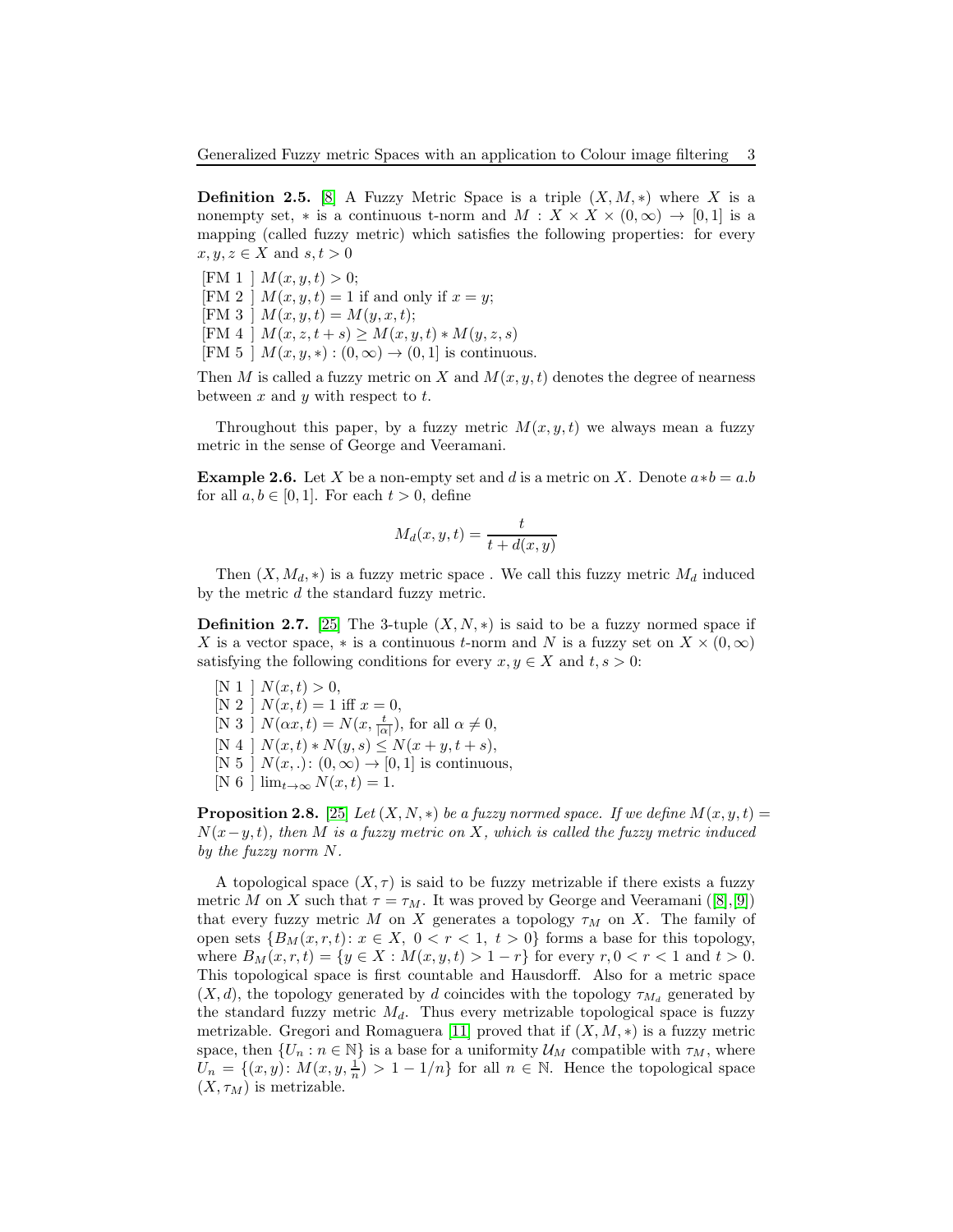## 3. Main results

Now we introduce the concept of *Generalized Fuzzy n-metric space* as a generalization of the definition [2.5.](#page-2-0)

<span id="page-3-0"></span>**Definition 3.1.** A 3-tuple  $(X, F_n, *)$  is called *Generalized Fuzzy n-metric space* if X is an arbitrary (non-empty) set,  $*$  is a continuous t-norm, and  $F_n$  is a fuzzy set on  $X^n \times (0, \infty)$  satisfying the following conditions for each  $x_1, x_2, \ldots, x_n \in X$  and  $t, s > 0$ :

- [M 1 ]  $F_n(x_1, x_1, ..., x_1, x_2, t) > 0$  for all  $x_1, x_2 \in X$  with  $x_1 \neq x_2$ ;
- $[M 2]$   $F_n(x_1, x_1, ..., x_2, t) \ge F_n(x_1, x_2, ..., x_n, t)$  with the condition that at least any two of the points  $x_2, x_3, \ldots, x_n$  are distinct;
- [M 3 ]  $F_n(x_1, x_2, ..., x_n, t) = 1$  if and only if  $x_1 = x_2 = \cdots = x_n$ ;
- [M 4 ]  $F_n(x_1, x_2, ..., x_n, t) = F_n(x_{\pi(1)}, x_{\pi(2)}, ..., x_{\pi(n)}, t)$  for every permutation  $\pi$ of  $\{1, 2, ..., n\};$
- [M 5 ]  $F_n(x_1, x_{n+1}, ..., x_{n+1}, t) * F_n(x_{n+1}, x_2, ..., x_n, s) \le F_n(x_1, x_2, ..., x_n, t + s);$ [M 6 ]  $F_n(x_1, x_2, ..., x_n, ...)$ :  $(0, \infty) \to [0, 1]$  is continuous.

**Example 3.2.** Let  $(X, G_n)$  be an Generalized *n*-metric space. Denote  $a * b = a.b$ for all  $a, b \in [0, 1]$ . For each  $t > 0$ , define

$$
F_n(x_1, x_2, ..., x_n, t) = \frac{t}{t + G_n(x_1, x_2, ..., x_n)}
$$

for all  $x_1, x_2, \ldots x_n \in \mathbb{R}$ . Then  $(X, F_n, *)$  is a Generalized fuzzy *n*-metric space.

<span id="page-3-1"></span>**Proposition 3.3.** Let  $(X, F_n, *)$  be a generalized fuzzy n-metric space. Then for  $x, y \in X$  and  $t > 0$ , we have

$$
F_n(x, y, y, ...y, t) \ge \left[ F_n(y, x, x, ... x, \frac{t}{n-1}) \right]^{n-1}
$$
\n(3.1)

*Proof.* The result is a direct consequence of [M 5] of definition [3.1.](#page-3-0)  $\Box$ 

**Definition 3.4.** Let  $(X, F_n, *)$  be a generalized fuzzy *n*-metric space. A subset A of X is said to be F-bounded if there exist  $t > 0$  and  $r \in (0, 1)$  such that

$$
F_n(x_1, x_2, ..., x_n, t) > 1 - r \text{ for all } x_1, x_2, ..., x_n \in A
$$
\n(3.2)

**Definition 3.5.** A generalized fuzzy *n*-metric  $(F_n, *)$  on X is said to be stationary if  $F_n$  does not depend on t, i.e. for each  $x_1, x_2, ..., x_n \in X$  the function  $F_n(x_1, x_2, ..., x_n, t)$  is constant.

<span id="page-3-2"></span>**Proposition 3.6.** Let X be a closed real interval [a, b] and  $K > |a| > 0$ . Consider for each  $n = 1, 2, ...$  the function  $F_r^{(n)}$ :  $X^n \times X^n \times ... \times X^n$  $\overbrace{r}$  $\times(0,\infty)\rightarrow(0,1]$  given

by

$$
F_r^{(n)}(x^1, x^2, \dots, x^r, t) = \prod_{i=1}^n \frac{\min\{x_i^1, x_i^2, \dots, x_i^r\} + K}{\max\{x_i^1, x_i^2, \dots, x_i^r\} + K}
$$
(3.3)

Where  $x^j = (x_1^j, x_2^j, ..., x_n^j)$ ,  $j = 1, 2, ..., r$  and  $t > 0$ . Then  $(X^n, F_r^{(n)}, *)$  is a stationary F-bounded Generalized fuzzy r-metric space, where  $a * b = a \cdot b$  for all  $a, b \in [0, 1].$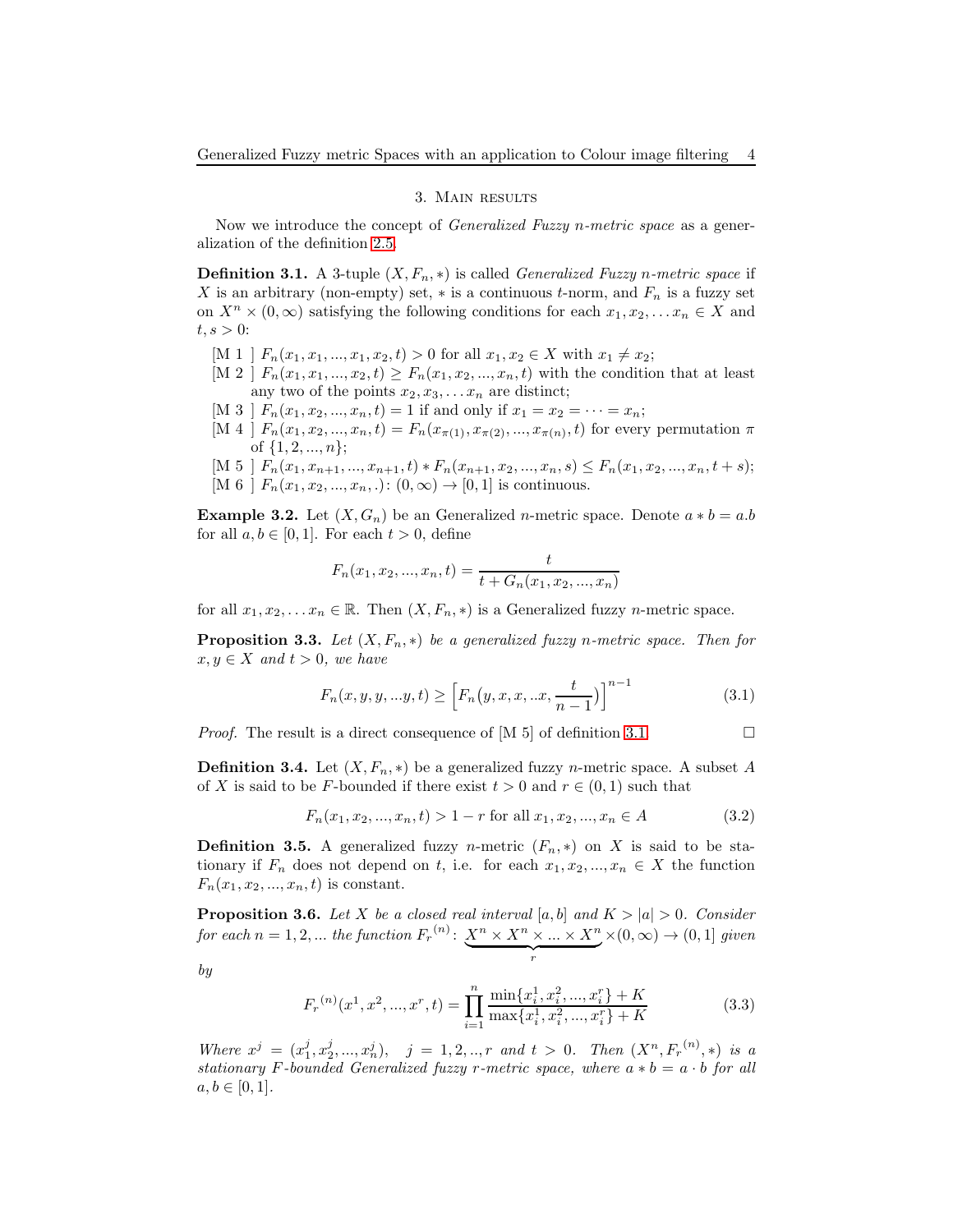Proof. The Axioms [M 1]-[M 4] and [M 6] of the definition [3.1](#page-3-0) are obviously satisfied for  $F_r^{(n)}$ . We use mathematical induction to prove the triangle inequality [M 5]. For  $n = 1$ , We have  $x^j = x_1^j$  and

$$
F_r^{(1)}(x^1, x^2, ..., x^r, t+s) = \frac{\min\{x^1, x^2, ..., x^r\} + K}{\max\{x^1, x^2, ..., x^r\} + K}
$$

Let  $x^h \in X$ , then many different cases arise

i.e.  $x^1 \le x^2 \le ... \le x^r \le x^h$ ;  $x^1 \le x^h \le x^2 \le ... \le x^r$ ;  $x^h \le x^2 \le ... \le x^r \le x^1$ ; etc.

For the case  $x^1 \le x^2 \le ... \le x^r \le x^h$ , we have

$$
\frac{x^1+K}{x^r+K} \ge \frac{x^1+K}{x^h+K} \cdot \frac{x^2+K}{x^h+K}
$$

Hence the inequality  $F_r^{(1)}(x^1, x^2, ..., x^r, t+s) \geq F_r^{(1)}(x^1, x^h, ..., x^h, t) \cdot F_r^{(1)}(x^h, x^2, ..., x^r, s)$ holds. Similar argument verifies the inequality for other cases.

Now suppose the triangle inequality holds for  $n = m - 1$ . Then for each  $t, s > 0$ we have

$$
F_r^{(m)}(x^1, x^2, ..., x^r, t + s) = \prod_{i=1}^m \frac{\min\{x_i^1, x_i^2, ..., x_i^r\} + K}{\max\{x_i^1, x_i^2, ..., x_i^r\} + K} = \prod_{i=1}^{m-1} \frac{\min\{x_i^1, x_i^2, ..., x_i^r\} + K}{\max\{x_i^1, x_i^2, ..., x_i^r\} + K} \cdot \frac{\min\{x_m^1, x_m^2, ..., x_m^r\} + K}{\max\{x_m^1, x_m^2, ..., x_m^r\} + K} \geq \prod_{i=1}^{m-1} \frac{\min\{x_i^1, x_i^h, ..., x_i^h\} + K}{\max\{x_i^1, x_i^h, ..., x_i^h\} + K} \cdot \prod_{i=1}^{m-1} \frac{\min\{x_i^h, x_i^2, ..., x_i^r\} + K}{\max\{x_i^h, x_i^2, ..., x_i^r\} + K} \cdot \frac{\min\{x_m^1, x_m^h, ..., x_m^h\} + K}{\max\{x_m^1, x_m^h, ..., x_m^h\} + K} \cdot \frac{\min\{x_m^h, x_m^2, ..., x_m^r\} + K}{\max\{x_m^h, x_m^2, ..., x_m^r\} + K} = \prod_{i=1}^m \frac{\min\{x_i^1, x_i^h, ..., x_i^h\} + K}{\max\{x_i^1, x_i^h, ..., x_i^h\} + K} \cdot \prod_{i=1}^m \frac{\min\{x_i^h, x_i^2, ..., x_i^r\} + K}{\max\{x_i^h, x_i^2, ..., x_i^r\} + K} = F_r^{(m)}(x^1, x^h, ..., x^h, t) \cdot F_r^{(m)}(x^h, x^2, ..., x^r, s)
$$

Thus  $(X^n, F_r^{(n)}, \cdot)$  is a Generalized fuzzy *r*-metric space for all  $n (= 1, 2, ...)$ . Since it is independent of  $t > 0$ , hence it is stationary.

Now  $a \leq x_i^j \leq b$  for all  $1 \leq i \leq n$  and  $1 \leq j \leq r$ , hence for all  $x^1, x^2, ..., x^r \in X^n$ and  $t > 0$ , we have  $\min\{x_i^1, x_i^2, ... x_i^r\} \ge a$ ,  $\max\{x_i^1, x_i^2, ... x_i^r\} \le b$  and therefore

$$
F_r^{(n)}(x^1, x^2, ..., x^r, t) \ge \left(\frac{a+K}{b+K}\right)^n > 0
$$

i.e.  $X^n$  is F-bounded.

**Definition 3.7.** Let  $(X, F_n, *)$  be a Generalized fuzzy *n*-metric space. For  $t > 0$ , the open ball  $B_F(x_0, r, t)$  with center  $x_0$  and radius  $0 < r < 1$  is defined by

$$
B_F(x_0, r, t) = \{ y \in X : F_n(x_0, y, y, ..., y, t) > 1 - r \}
$$
\n(3.4)

 $\Box$ 

**Definition 3.8.** A subset A of X is called an open set if for each  $x \in A$  there exist  $t > 0$  and  $0 < r < 1$  such that  $B_F(x, r, t) \subset A$ .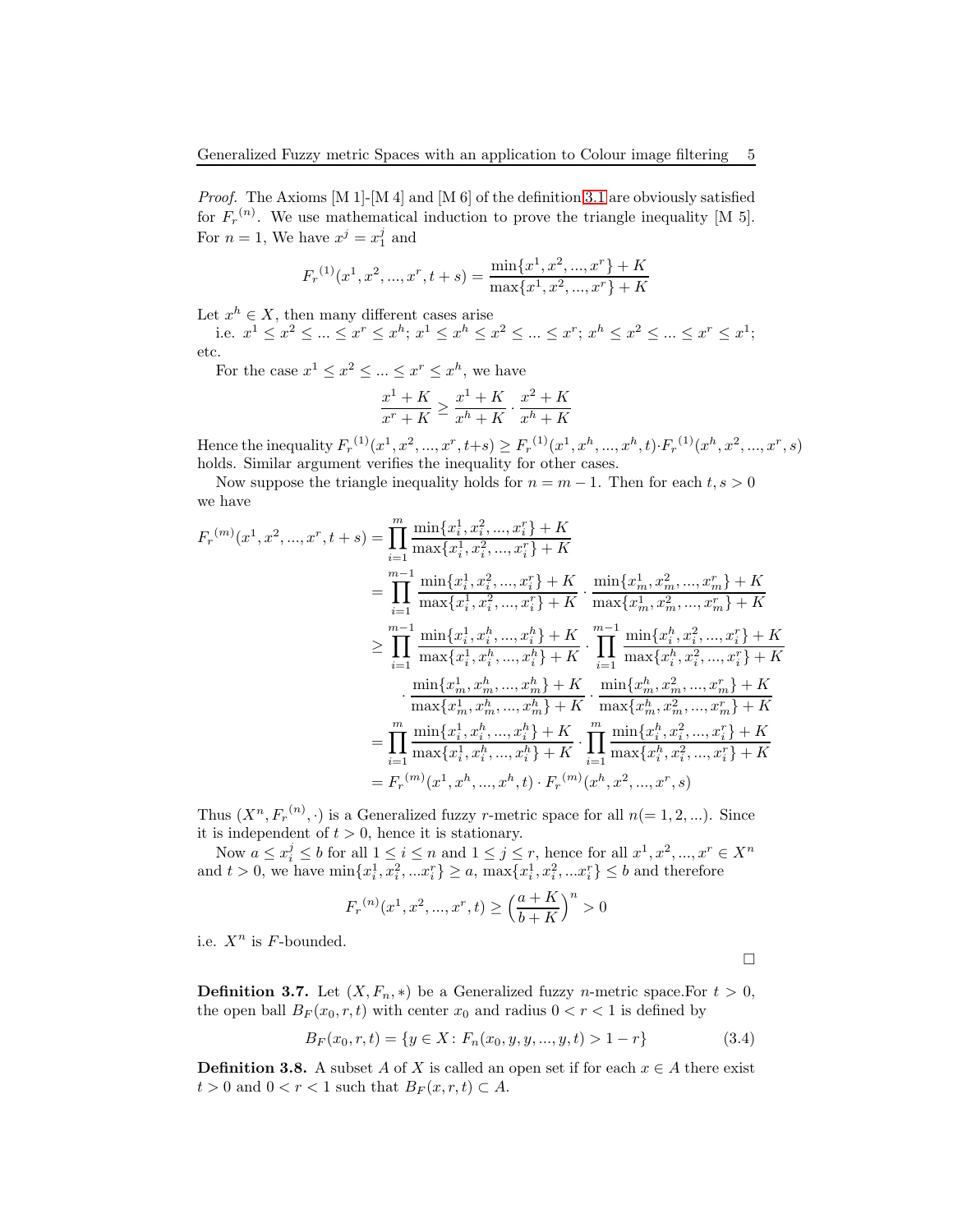**Proposition 3.9.** Let  $(X, F_n, *)$  be a generalized fuzzy n-metric space. Define  $\tau_F =$  ${A \subset X : x \in A \text{ if and only if there exists } t > 0, \text{ and } r, 0 < r < 1, \text{ such that } B_F(x, r, t) \subset$ A}. Then  $\tau_F$  is a topology on X.

*Proof.* It is straightforward.  $\square$ 

**Proposition 3.10.** Let  $(X, F_n, *)$  be a generalized fuzzy n-metric space. Then  $(X, \tau_F)$  is Hausdorff.

*Proof.* Let x, y be two distinct points of X. Then by [M 1], we have  $0 < F_n(x, y, \ldots, y, t)$ 1. Let  $F_n(x, y, \ldots, y, t) = r$  for some  $r; 0 < r < 1$ . For each  $r_0; r < r_0 < 1$ , we can find an  $r_1$  such that

$$
\underbrace{r_1 * r_1 * \cdots * r_1}_{n} \geq r_0
$$

Let us consider the open balls  $B_F(x, 1-r_1, \frac{t}{n})$  and  $B_F(y, 1-r_1, \frac{t}{n})$ . We claim that these balls are disjoint. For if  $z \in B_F(x, 1-r_1, \frac{t}{n}) \cap B_F(y, 1-r_1, \frac{t}{n})$ , then  $F_n(x, z, \ldots z, \frac{t}{n}) > r_1$  and  $F_n(y, z, \ldots z, \frac{t}{n}) > r_1$  and we have

$$
r = F_n(x, y, \dots, y, t) \ge F_n(x, z, \dots, z, \frac{t}{n}) * F_n(y, z, \dots, z, \frac{t}{n}) * \dots * F_n(y, z, \dots, z, \frac{t}{n})
$$
  
>  $r_1 * r_1 * \dots * r_1 \ge r_0 > r$ 

which is a contradiction. Therefore  $(X, \tau_F)$  is Hausdorff.

$$
\Box
$$

**Definition 3.11.** Let  $(X, F_m, *)$  be Generalized fuzzy m-metric space. A sequence  $\langle x_n \rangle$  in X is said to be  $F_m$ -convergent if and only if there exists  $x \in X$  such that  $F_m(x_n, x_n, ..., x_n, x, t) \rightarrow 1$  as  $n \rightarrow \infty$ , for each  $t > 0$ . Or equivalently,  $F_m(x, x, \ldots, x, x_n, t) \rightarrow 1$  as  $n \rightarrow \infty$ , for each  $t > 0$ .

**Definition 3.12.** Let  $(X, F_m, *)$  be Generalized fuzzy m-metric space. A sequence  $\langle x_n \rangle$  in X is  $F_m$ -Cauchy if and only if for every  $\epsilon > 0$  there exists  $K \in \mathbb{N}$  such that

$$
F_m(x_{n_1}, x_{n_2}, ..., x_{n_m}, t) > 1 - \epsilon \text{ for all } n_1, n_2, ..., n_m \ge K \tag{3.5}
$$

**Definition 3.13.** A generalized fuzzy *n*-metric space  $(X, F_n, *)$  is said to be  $F_n$ complete if every  $F_n$ -Cauchy sequence in X is  $F_n$ -convergent in X.

**Proposition 3.14.** Let  $(X, F_n, *)$  be Generalized fuzzy n-metric space. Then  $F_n(x_1, x_2, ..., x_n, t)$ is nondecreasing with respect to t, for all  $x_1, x_2, \ldots, x_n$  in X and we have

$$
\lim_{t \to \infty} F_n(x_1, x_2, \dots x_n, t) = 1
$$

Proof. From [M 5] of definition [3.1,](#page-3-0) We have

$$
F_n(x_1, x_{n+1}, ..., x_{n+1}, s) * F_n(x_{n+1}, x_2, ..., x_n, t) \le F_n(x_1, x_2, ..., x_n, s+t)
$$

Taking  $x_{n+1} = x_1$ , We have

$$
F_n(x_1, x_1, ..., x_1, s) * F_n(x_1, x_2, ..., x_n, t) \le F_n(x_1, x_2, ..., x_n, t + s)
$$
  

$$
\Rightarrow F_n(x_1, x_2, ..., x_n, t) \le F_n(x_1, x_2, ..., x_n, t + s)
$$

and therefore  $\lim_{t\to\infty} F_n(x_1, x_2, \ldots x_n, t) = 1.$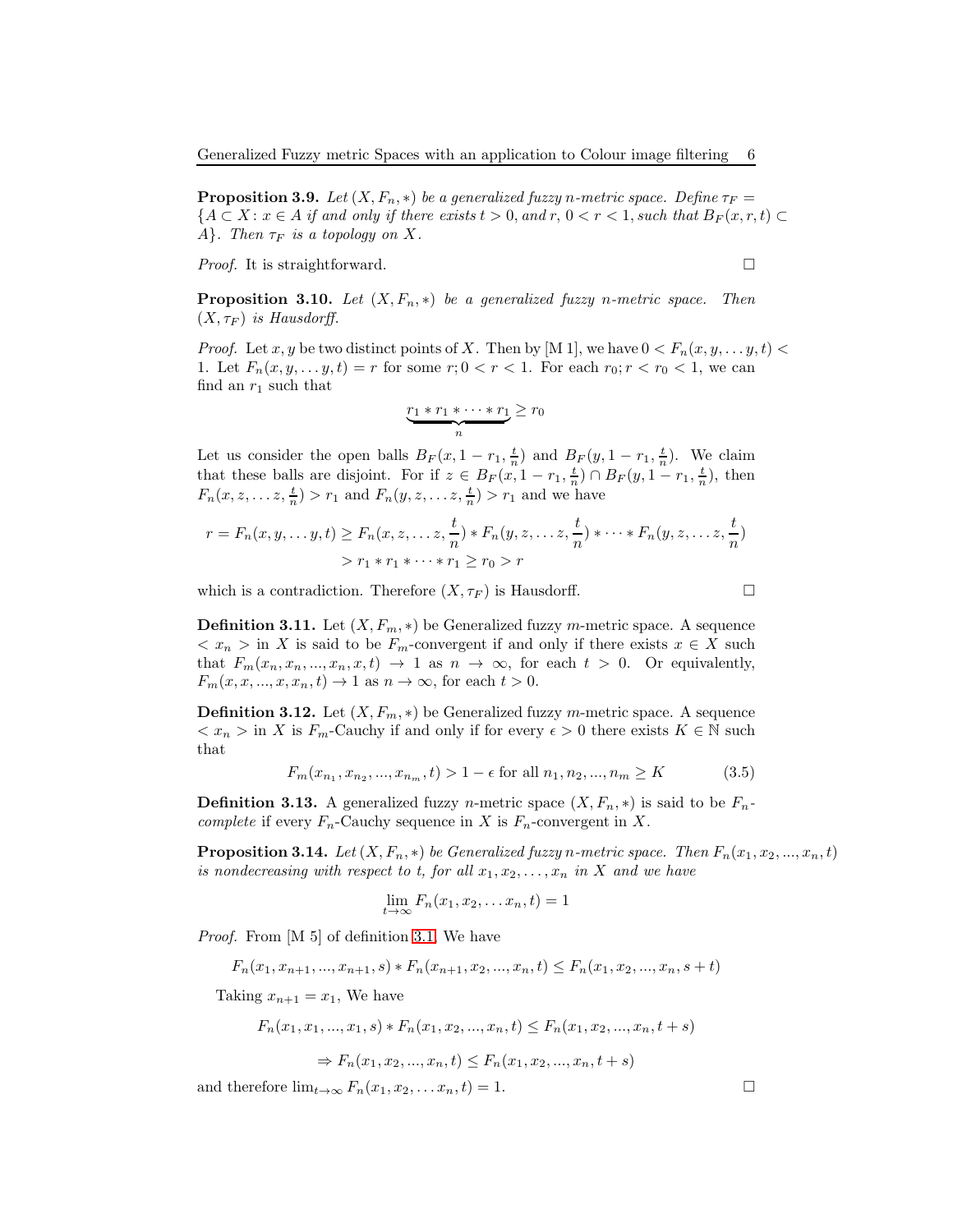<span id="page-6-1"></span>**Proposition 3.15.** Let  $(X, F, *)$  be a fuzzy metric space. If we define  $F_n : X^n \times Y^n$  $(0, \infty) \rightarrow [0, 1]$  by

<span id="page-6-0"></span>
$$
F_n(x_1, x_2, \dots x_n, t) = \prod_{1 \le i < j \le n} F(x_i, x_j, t) \tag{3.6}
$$

for every  $x_1, x_2, \ldots, x_n \in X$  then  $(X, F_n, *)$  is a generalized fuzzy n-metric metric space and we have

$$
[F_n(x_1, x_2, \dots x_n, t)]^{n-2} = \prod_{1 \le i_1 < i_2 < \dots < i_{n-1} \le n} F_{n-1}(x_{i_1}, x_{i_2}, \dots x_{i_{n-1}}, t)
$$
(3.7)

*Proof.* It is trivial to show that  $F_n(x_1, x_2, \ldots, x_n, t)$  defined by equation [3.6](#page-6-0) satisfies all the axioms but [M 5] of Generalized fuzzy n-metric. We use induction to show that [M 5] holds. For  $n = 3$  we have

$$
F_3(x_1, x_2, x_3, t) = \prod_{1 \le i < j \le 3} F(x_i, x_j, t + s)
$$
  
=  $F(x_1, x_2, t + s) * F(x_1, x_3, t + s) * F(x_2, x_3, t + s)$   
 $\ge F(x_1, x_4, t) * F(x_4, x_2, s) * F(x_1, x_2, t) * F(x_2, x_3, s) * F(x_2, x_4, t) * F(x_4, x_3, s)$   
=  $F_3(x_1, x_2, x_4, t) * F_3(x_2, x_3, x_4, s)$   
 $\ge F_3(x_1, x_4, x_4, t) * F_3(x_2, x_3, x_4, s)$ 

Let the condition [M 5] holds for all n up to  $n = k$ . For  $n = k + 1$  we have

$$
F_{k+1}(x_1, x_2, \ldots x_{k+1}, t+s) = \prod_{1 \le i < j \le k+1} F(x_i, x_j, t+s) \n= F_k(x_1, x_2, \ldots x_k, t+s) * \prod_{1 \le i \le k} F(x_i, x_{k+1}, t+s) \n\ge F_k(x_1, x_{k+2}, \ldots x_{k+2}, t) * F_k(x_{k+2}, x_2, \ldots x_k, s) * F(x_1, x_{k+1}, t+s) \n\qquad * \prod_{2 \le i \le k} F(x_i, x_{k+1}, t+s) \n\ge [F(x_1, x_{k+2}, t)]^{k-1} * F_k(x_{k+2}, x_2, \ldots x_k, s) * F(x_1, x_{k+2}, t) \n\qquad * F(x_{k+2}, x_{k+1}, s) * \prod_{2 \le i \le k} F(x_i, x_{k+1}, t+s) \n\ge [F(x_1, x_{k+2}, t)]^k * F_k(x_{k+2}, x_2, \ldots x_k, s) * F(x_{k+2}, x_{k+1}, s) \n\qquad * \prod_{2 \le i \le k} F(x_i, x_{k+1}, s) \quad \text{as } F(x_i, x_{k+1}, t+s) \ge F(x_i, x_{k+1}, s) \n= F_{k+1}(x_1, x_{k+2} \ldots x_{k+2}, t) * F_{k+1}(x_{k+2}, x_2, \ldots x_{k+1}, s)
$$

Thus  $F_n(x_1, x_2, \ldots, x_n, t)$  defined by [3.6](#page-6-0) is a Generalized fuzzy n-metric. Obviously  $F_2(x_i, x_j, t) = F(x_i, x_j, t)$ . Hence from [3.6](#page-6-0) it follows that

$$
\prod_{1 \leq i_1 < i_2 < \cdots < i_{n-1} \leq n} F_{n-1}(x_{i_1}, x_{i_2}, \ldots, x_{i_{n-1}}, t) = \prod_{1 \leq i_1 < i_2 < \cdots < i_{n-1} \leq n} \prod_{\substack{i < j \\ (i,j) \in \{i_1, i_2, \ldots i_{n-1}\}}} F_2(x_i, x_j, t)
$$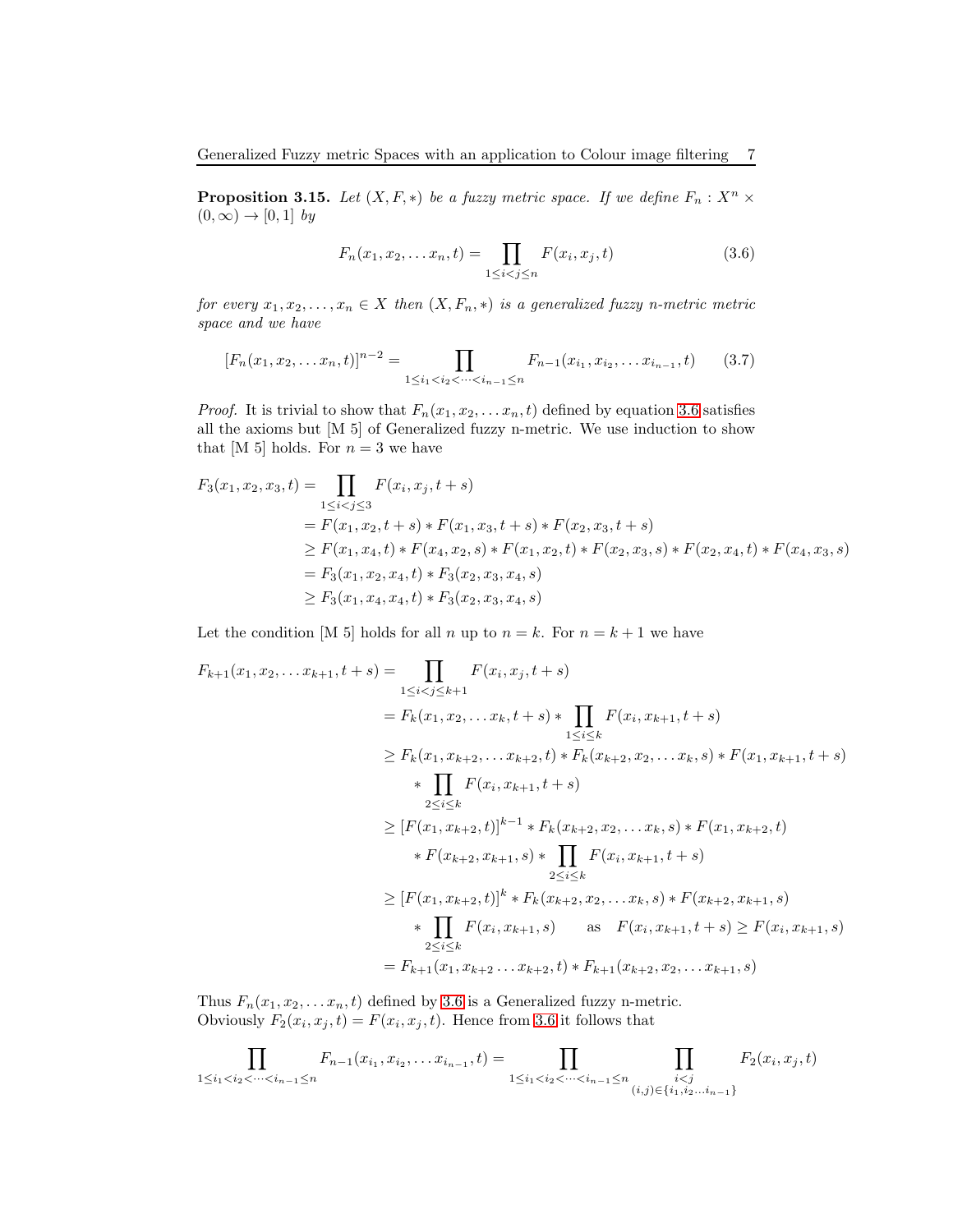Since each pair  $(i, j), i < j$  is in exactly  $(n-2)$  sequences  $\{i_1, i_2, \ldots i_{n-1}\}, 1 \leq i_1 < j_2$  $i_2 < \cdots < i_{n-1} \leq n$ , hence

$$
\prod_{1 \leq i_1 < i_2 < \dots < i_{n-1} \leq n} F_{n-1}(x_{i_1}, x_{i_2}, \dots x_{i_{n-1}}, t) = [\prod_{1 \leq i < j \leq n} F_2(x_i, x_j, t)]^{n-2} = [F_n(x_1, x_2, \dots x_n, t)]^{n-2}
$$

From above proposition, it is clear that for a given fuzzy metric  $F_2(x, y, t)$  we can always define a generalized fuzzy  $n$ -metric given by equation [3.6.](#page-6-0) The converse is also true-

**Proposition 3.16.** If  $F_n$  is a generalized fuzzy n-metric defined on X then there exists a fuzzy metric M on X given by

<span id="page-7-0"></span>
$$
M(x, y, t) = F_n(x, y, y, ..., y, \frac{t}{2}) * F_n(x, x, ...x, y, \frac{t}{2})
$$
\n(3.8)

*Proof.* It is easy to verify that  $M$  is indeed a fuzzy metric (In the sense of George and Veeramani) defined on X.

**Proposition 3.17.** Let  $B_M(x, r, t)$  denote the open ball in the fuzzy metric space  $(X, M, *)$  and  $B_F(x, r, t)$  the open ball in the corresponding generalized fuzzy nmetric space  $(X, F_n, *)$ . Then for  $0 < r < 1$  and  $t > 0$  there exists  $0 < s < 1$  such that  $B_F(x, \frac{r}{n}, \frac{t}{n-1}) \subseteq B_M(x, s, 2t)$ .

*Proof.* Let  $y \in B_F(x, \frac{r}{n}, \frac{t}{n-1})$ , then  $F_n(x, y, y, ..., y, \frac{t}{n-1}) > 1 - \frac{r}{n}$ . By proposition [3.3](#page-3-1) and [M 4] we have

$$
F_n(x, x, ..., x, y, t) \ge \left[ F_n\left(x, y, y, ..., y, \frac{t}{n-1}\right) \right]^{n-1} \\
> \left(1 - \frac{r}{n}\right)^{n-1}
$$

Since  $F_n$  is nondecreasing, hence

$$
F_n(x, y, y, ..., y, t) \ge F_n(x, y, y, ..., y, \frac{t}{n-1}) > 1 - \frac{r}{n}
$$

Using equation [3.8,](#page-7-0) we have

$$
M(x, y, 2t) = F_n(x, y, ..., y, t) * F_n(x, x, ..., x, y, t)
$$
  
>  $\left(1 - \frac{r}{n}\right)^{n-1} * \left(1 - \frac{r}{n}\right) = \left(1 - \frac{r}{n}\right)^n$ 

Now  $0 < \frac{r}{n} < 1$ , hence there exists  $0 < s < 1$  such that

$$
\underbrace{\left(1-\frac{r}{n}\right) * \left(1-\frac{r}{n}\right) * \ldots * \left(1-\frac{r}{n}\right)}_{n} > 1-s
$$

Thus  $M(x, y, 2t) > 1 - s$ , i.e.  $y \in B_M(x, s, 2t)$ . Hence the result.

Therefore the topology  $\tau_F$  induced by the generalized *n*-fuzzy metric on X coincides with the topology  $\tau_M$  induced by the fuzzy metric M implying that every generalized fuzzy n-metric space is topologically equivalent to a fuzzy metric space. Since the topological space  $(X, \tau_M)$  is metrizable [\[11\]](#page-11-1),  $(X, \tau_F)$  is also a metrizable space.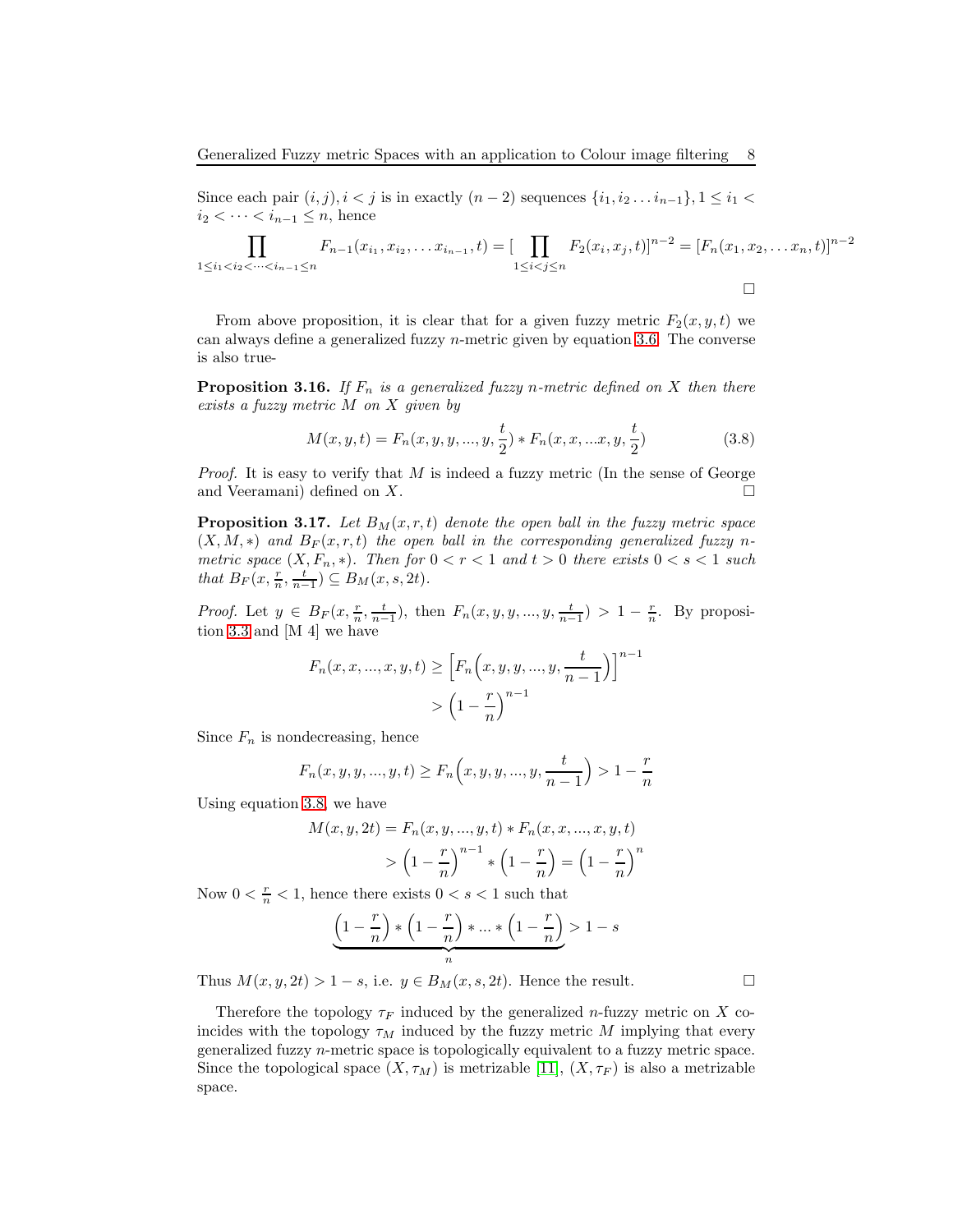It is observed that fuzzy metrics are useful in improving filters for colour image filtering. In the following, we discuss the relevant work, some definitions and our proposals to use generalized fuzzy metrics for constructing new possible filters.

### 4. Applications to colour image Filtering

Any image gets affected due to the noise introduced during the acquisition and transmission process. The presence of noise corrupts the visualization quality of image and affects the image processing steps such as pattern recognition, image segmentation etc. Therefore, The elimination or suppression of noise, i.e. the image filtering is an essential part in any computer vision system. The vector approach  $([2],[16],[22])$  $([2],[16],[22])$  $([2],[16],[22])$  $([2],[16],[22])$  $([2],[16],[22])$  $([2],[16],[22])$  $([2],[16],[22])$  is more appropriate for the elimination of noise compared to other approaches. In this approach, each pixel value is considered as an  $m$ -dimensional vector. where m is the number of image channels (for colour images  $m = 3$ ). The operation of most of the nonlinear filters is based on robust order statistics ([\[3\]](#page-11-13),[\[21\]](#page-12-8),), i.e. Marginal ordering (M-ordering), Conditional ordering (C-ordering), Partial ordering (P-ordering) and Reduced or aggregated ordering (R-ordering). The colour images are treated as a vector field [\[16\]](#page-11-12) and the filter selects the output vector on the basis of the ordering of vectors in a defined sliding window. This window is moved over the input image affecting all the image pixels.

Let W be a processing window of size n and let  $I_j$ ,  $j = 1, 2, \ldots, n$  be the noisy image vectors(pixels) in the filtering window. To order colour vectors  $I_1, I_2, ..., I_n$ located inside the window W, the R-ordering based vector filters use the aggregated distances, i.e.  $D^i = \sum_{j=1}^n d(I_i, I_j)$  or the aggregated similarities, i.e.  $S^i = \sum_{j=1}^n s(I_i, I_j)$  associated with the input vector  $I_i$  for  $i = 1, 2, ..., n$ . Then the ordered sequence of aggregated distances  $D^i: D^{(1)} \leq D^{(2)} \leq ... \leq D^{(n)}$  implies the same ordering of the corresponding vectors  $I_i: I_{(1)} \leq I_{(2)}, ... \leq I_{(n)}$ . Most of the filters use the lowest ranked vector  $I_{(1)}$  as the output due to the fact that the higher indexed vectors in the ordered sequence diverge greatly from the data population. Nonlinear multichannel filters [\[20\]](#page-12-9) utilizes various distance measures for image filtering purposes. The most well known representative of this class of filters is the vector median filter(VMF) $([2],[20])$  $([2],[20])$  $([2],[20])$  $([2],[20])$  $([2],[20])$ .

The classical vector filters often tend to blur image edges and details. Recently a number of fuzzy based methods  $([6], [17], [26], [31], [32])$  $([6], [17], [26], [31], [32])$  $([6], [17], [26], [31], [32])$  $([6], [17], [26], [31], [32])$  $([6], [17], [26], [31], [32])$  $([6], [17], [26], [31], [32])$  $([6], [17], [26], [31], [32])$  $([6], [17], [26], [31], [32])$  $([6], [17], [26], [31], [32])$  $([6], [17], [26], [31], [32])$  $([6], [17], [26], [31], [32])$  have been proposed to address these drawbacks. In an attempt to rectify the performance of classical vector filters, Morillas et al [\[17\]](#page-11-8) used a special fuzzy metric as distance criterion instead of the classical metrics used in VMF. They defined the fuzzy distance between two pixel vectors  $I_i = (I_i(1), I_i(2), I_i(3))$  and  $I_j = (I_j(1), I_j(2), I_j(3))$  as

$$
M(I_i, I_j) = \prod_{l=1}^{3} \frac{\min\{I_i(l), I_j(l)\} + K}{\max\{I_i(l), I_j(l)\} + K}
$$
(4.1)

Where  $I_i(l), I_j(l) \in$  integer values in [0, 255] for the processing of RGB images and  $K > 0$ . According to [\[17\]](#page-11-8) the appropriate value of K for RGB colour vectors is 1024. It can be verified that  $(M, *)$  is a stationary F-bounded fuzzy metric  $M(I_i, I_j)$  on  $X^3$ , Where X is a closed real interval [a, b] and  $a * b = a \cdot b$ . In their proposal, the scalar quantity  $M^i = \sum_{j=1,j\neq i}^n M(I_i,I_j)$  is the accumulated fuzzy distance associated with the vector  $I_i$ . The ordering of  $M^i$  with fuzzy rules([\[1\]](#page-11-15),[\[4\]](#page-11-16),[\[17\]](#page-11-8)) is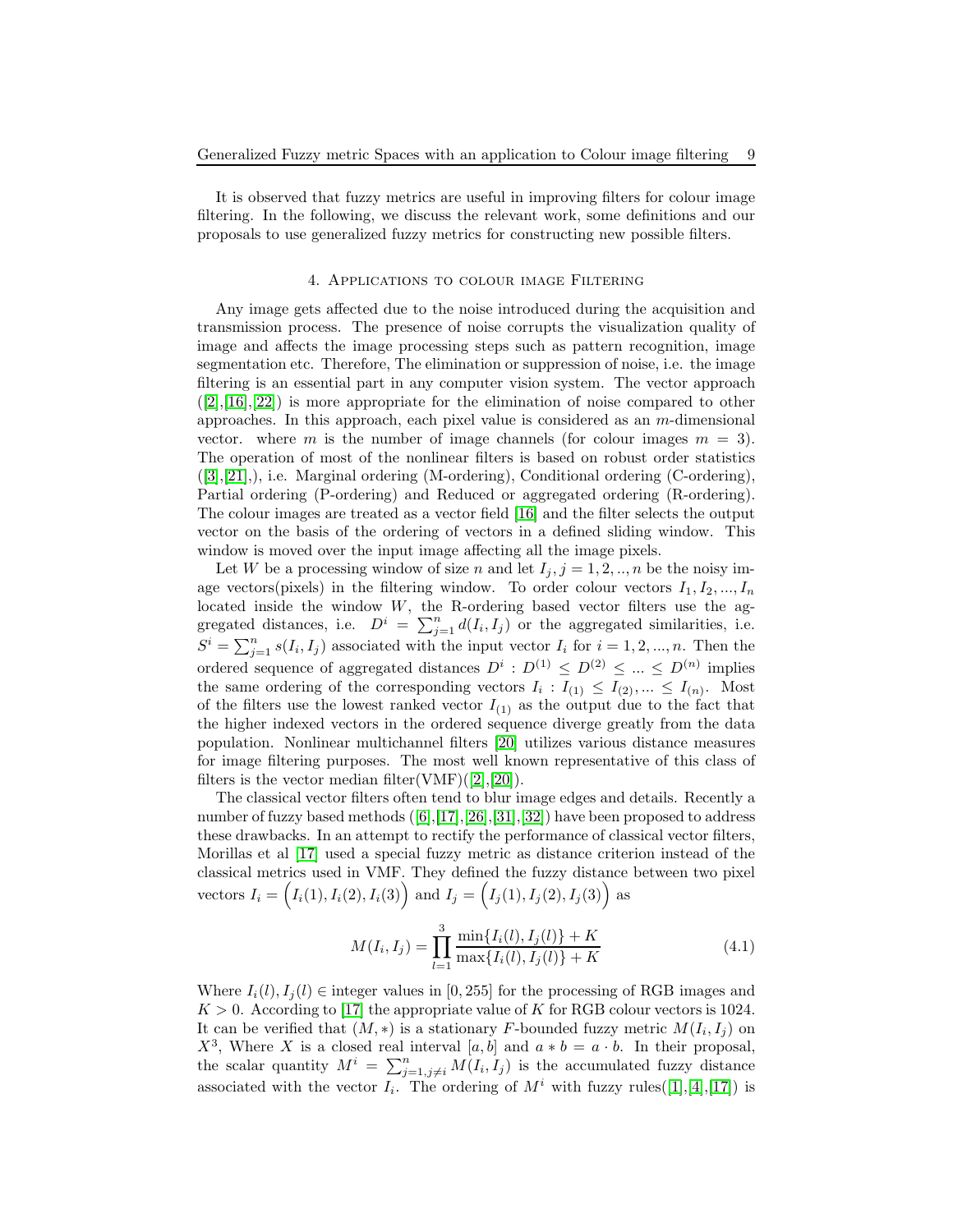now defined as  $M^i$ :  $M^{(1)} \ge M^{(2)} \ge ... \ge M^{(n)}$ . Which implies the ordering of vectors $I_i$  as  $I_i: I_{(1)} \geq I_{(2)} \geq \ldots \geq I_{(n)}$ . Finally the output vector is defined as  $I_{(1)}$ .

We propose to replace the above fuzzy metric by a more general fuzzy metric  $F_r^{(3)}(I_1, I_2, ..., I_r, t)$  defined in proposition [3.6.](#page-3-2) Since  $F_r^{(3)}$  is stationary, We simply denote it as  $F_r^{(3)}(I_1, I_2, ..., I_r)$ . Now We define the accumulated fuzzy measure associated to the vector  $I_i$  as

<span id="page-9-0"></span>
$$
D^{i} = \sum_{\substack{1 \le i_1 < i_2 < \ldots < i_r \le n \\ i_k \ne i, \, k = 1, 2, \ldots, r - 1}} F_r^{(3)}(I_i, I_{i_1}, \ldots, I_{i_{r-1}}) \tag{4.2}
$$

Here We have more choices in terms of different values of  $r$ . The value of  $r$  can be chosen so as to make the algorithm computationally more efficient. For  $r = 2$  the metric  $F_2^{(3)}(I_i, I_{i_1})$  coincides with the fuzzy metric  $M(I_i, I_{i_1})$  employed by Morillas et al. The fuzzy metric  $M(I_i, I_j)$  can be thought of as the degree of nearness between the pixels represented by the vectors  $I_i$  and  $I_j$ . Similarly the metric  $F_r^{(3)}(I_{i_1},...,I_{i_r})$ expresses some type of nearness of the pixels  $I_{i_1},...,I_{i_r}$ .

One way to use equation [\(4.2\)](#page-9-0) efficiently is to choose  $r = 3$ . Then the fuzzy metric  $F_3^{(3)}(I_{i_1}, I_{i_2}, I_{i_3})$  will be a particular stationary form of a more generalized fuzzy metric  $F_3(x, y, z, t)$ . This fuzzy metric can be induced by a G-metric  $G(x, y, z)$  introduced by Mustafa and Sims [\[18\]](#page-12-6). One interpretation of such metric could be that  $F_3(x, y, z, t) = \alpha$  if and only if the probability P[(perimeter of the triangle with vertices  $x, y \text{ and } z \leq t$  =  $\alpha$ .

Thus we can propose a new filter by taking fuzzy analogue of perimeter of a triangle formed by three pixels instead of fuzzy distance between two pixels. Then  $D<sup>i</sup>$  will represent the sum of fuzzy analogue perimeters of all the triangles formed with the pixel  $I_i$  as one vertex. So an appropriate fuzzy metric for our new filter could be proposed as

<span id="page-9-1"></span>
$$
F_3^{(3)}(I_{i_1}, I_{i_2}, I_{i_3}) = \prod_{l=1}^3 \frac{\min\{I_{i_1}(l), I_{i_2}(l), I_{i_3}(l)\} + K}{\max\{I_{i_1}(l), I_{i_2}(l), I_{i_3}(l)\} + K}
$$
(4.3)

Where  $I_{i_p} = (I_{i_p}(1), I_{i_p}(2), I_{i_p}(3)) \in \text{integer values in } [0, 255], p = 1, 2, 3 \text{ for the }$ processing of RGB images and  $\overrightarrow{K} > 0$ . The non-uniformity of the fuzzy metric  $F_3$ <sup>(3)</sup> can be smoothed by taking large values of K. However if  $K \to \infty$  then  $F_3^{(3)} \rightarrow 1$ , hence the use of very large values should be avoided. We can decide an appropriate value of  $K$  by analyzing the performance (MSE) of the fuzzy metric  $F_3$ <sup>(3)</sup> with respect to different values of K. Then the accumulated fuzzy measure associated to the vector  $I_i$  as

$$
D^{i} = \sum_{\substack{1 \le i_1 < i_2 \le n \\ i_1, I_2 \ne i}} F_3^{(3)}(I_i, I_{i_1}, I_{i_2}) \tag{4.4}
$$

We can avoid the repetitive effect of some extra terms in the sum  $D<sup>i</sup>$  by following an appropriate algorithm. For example, in a 8-neighbourhood  $3 \times 3$  window if the pixels  $(1, 1), (1, 2), (1, 3), (2, 1), \ldots, (3, 3)$  are numbered as  $1, 2, 3, \ldots, 9$  respectively, then the pixels numbered 1, 3, 7 and 9 will have similar spatial neighborhoods. Similarly pixels numbered 2, 4, 6 and 8 are spatially similar. The central pixel is that numbered 5. We can use the following scheme to evaluate  $D^1$ ,  $D^2$  and  $D^5$  avoiding the terms contributing the repetition.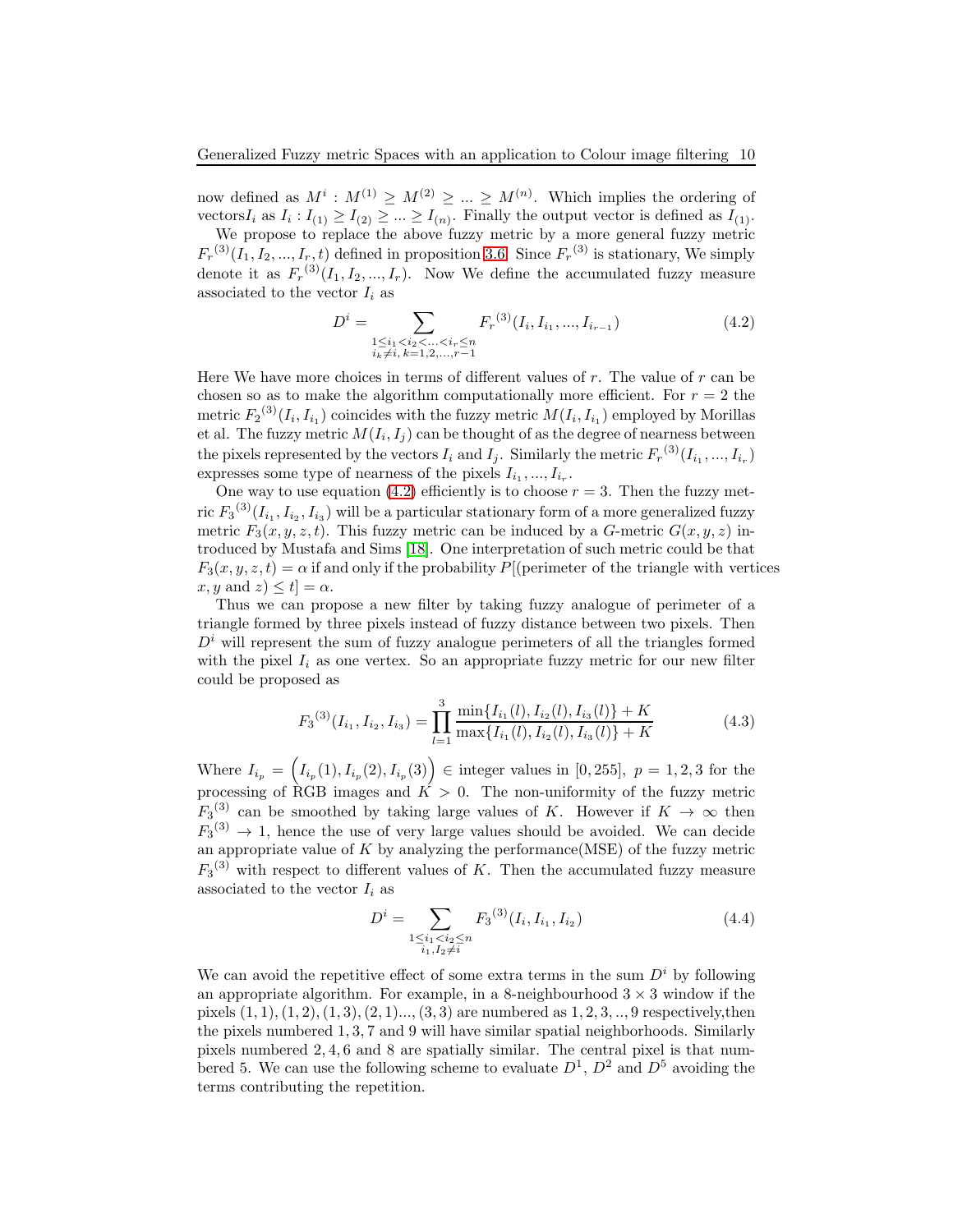$$
D1 = F3(3)(I1, I2, I4) + F3(3)(I1, I3, I7) + F3(3)(I1, I6, I8) + F3(3)(I1, I5, I9),\nD2 = F3(3)(I2, I1, I3) + F3(3)(I2, I4, I6) + F3(3)(I2, I7, I9) + F3(3)(I2, I5, I8)
$$

 $D^5 = F_3^{(3)}(I_5, I_1, I_9) + F_3^{(3)}(I_5, I_2, I_4) + F_3^{(3)}(I_5, I_3, I_7) + F_3^{(3)}(I_5, I_6, I_8)$ 

The other accumulated fuzzy measures i.e.  $D^3, D^4, \dots$  can be computed using a similar approach.

Since the deviation of  $D^i$  from the accumulated fuzzy distance  $\sum_{j=1,j\neq i}^n M(I_i,I_j)$ is not very large for usual window size  $(n=9)$ , hence the vector order statistics techniques for a VMF(fuzzy) proposed in [\[17\]](#page-11-8) can be used here. Therefore the filter output for our proposed filter will be  $\tilde{I}_k \in W$  that maximizes the aggregated fuzzy measure to the other vectors in  $W$ , i.e.  $I_{\text{out}} = \tilde{I}_k$  for which

$$
k = \arg \max_{i} (D^{i}), \quad i = 1, 2, ..., n
$$

This filter is not a direct generalization of VMF and therefore cannot be termed as some kind of median filter. However it shares some commonalities with VMF such as the use of same vector order–statistics and the use of same kind of fuzzy metric, hence We may call it Fuzzy Vector Median-Like Filter (FVMLF).

### 5. Future Directions

(1) There could be other more efficient ways to choose the value of  $r$  in equa-tion [4.2.](#page-9-0) For example, If we choose  $(r = n - 1)$ , the following scheme can be analyzed for computational complexity and performance analysis–

$$
D^{k} = \begin{cases} F_{n-1}^{(3)}(I_{1}, I_{2}, ..., I_{n-1}) + F_{n-1}^{(3)}(I_{1}, I_{3}, ..., I_{n}) & \text{if } k = 1, \\ F_{n-1}^{(3)}(I_{k}, I_{1}, ..., I_{k-2}, I_{k+1}, ..., I_{n-1}, I_{n}) + F_{n-1}^{(3)}(I_{k}, I_{1}, ..., I_{k-1}, I_{k+2}, ..., I_{n}), \\ \text{if } 1 < k < n-1, \\ F_{n-1}^{(3)}(I_{n-1}, I_{1}, ..., I_{n-3}, I_{n}) + F_{n-1}^{(3)}(I_{n-1}, I_{1}, ..., I_{n-2}) & \text{if } k = n-1, \\ F_{n-1}^{(3)}(I_{n}, I_{1}, ..., I_{n-2}) + F_{n-1}^{(3)}(I_{n}, I_{2}, ..., I_{n-1}) & \text{if } k = n. \end{cases}
$$

It would be interesting to see whether we could still use the fuzzy rule based order statistics  $([1],[17])$  $([1],[17])$  $([1],[17])$  $([1],[17])$  $([1],[17])$  here.

- (2) In above proposals, our approach is inspired by the VMF introduced in [\[17\]](#page-11-8). However, The equation [4.2](#page-9-0) is a more general relation giving space for using generalized fuzzy metrics  $F_r^{(3)}(I_i, I_{i_1},..., I_{i_{r-1}})$  other than of the form given in equation [4.3.](#page-9-1) We can try some other accumulated fuzzy measures associated to the vector  $I_i$  similar to the proposed one.
- (3) We also see a possibility to construct a Geometric mean filter using the concept of fuzzy norm and the generalized fuzzy metric. A geometric mean filter replaces the colour value of each pixel with the geometric mean of colour pixel values of the neighboring cells (including the centered pixel) of the filtering window. Let  $I_1, I_2, ..., I_p$  be the noisy image vectors (pixels) in a  $p(= k \times k)$  size filtering window centered at  $I_j$ . Now in view of propositions [2.8](#page-2-1) and [3.15,](#page-6-1) the generalized fuzzy  $n$ -metric can be given as

<span id="page-10-0"></span>
$$
F_n(x_1, x_2, \dots x_n, t) = \prod_{1 \le i < j \le n} M(x_i, x_j, t) = \prod_{1 \le i < j \le n} N(x_i - x_j, t) \tag{5.1}
$$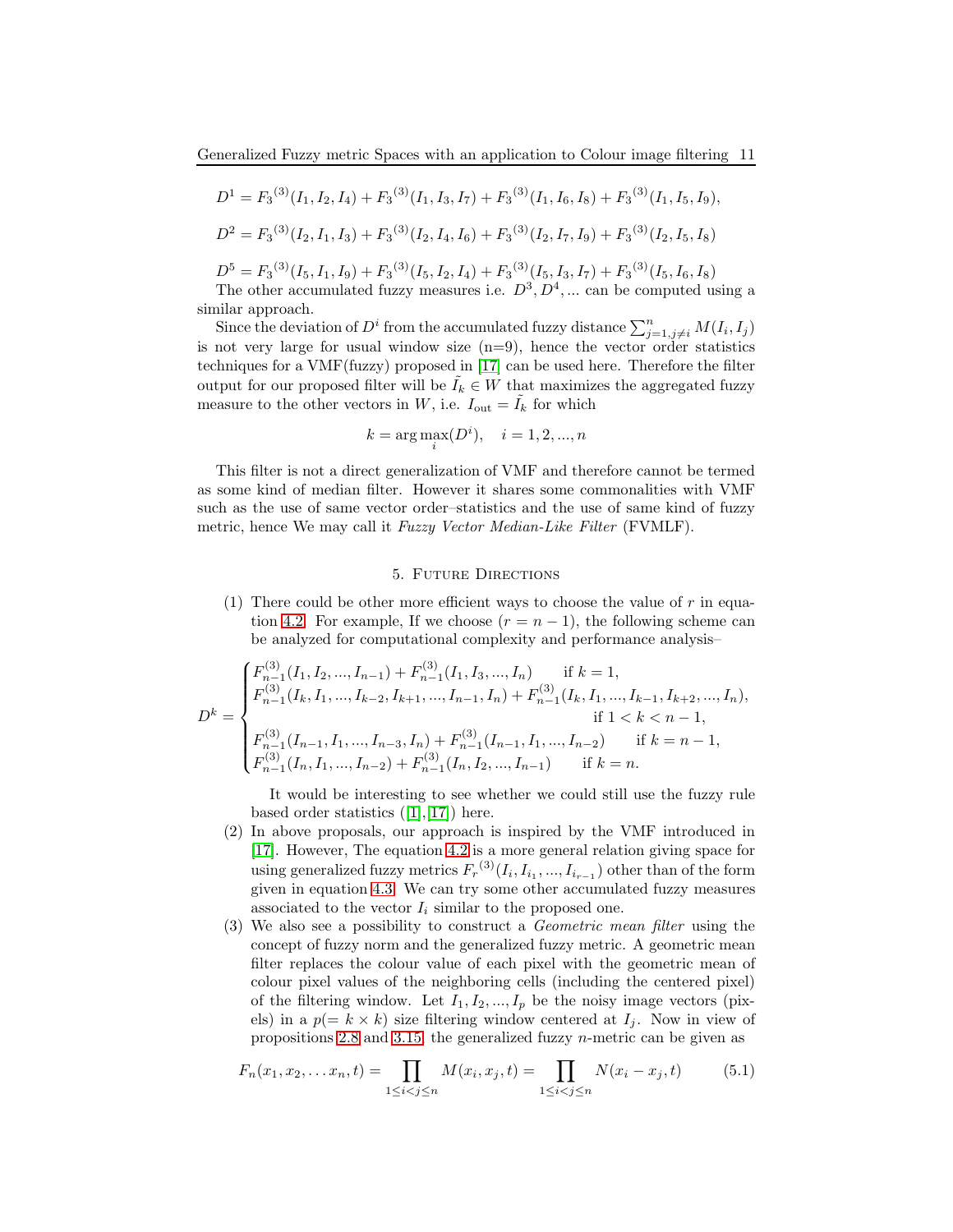Equation [5.1](#page-10-0) gives us a way to define some fuzzy norm  $N(I_i, t)$  associated with each vector  $I_i$ ,  $i = 1, 2, ..., p$  and then we have a Geometric mean filter which replaces the vector  $I_i$  by the vector  $I_i$  such that

$$
N(\tilde{I}_j, t) = \left[\prod_{1 \le i \le p} N(I_i, t)\right]^{1/p} \tag{5.2}
$$

From practical application point of view, the performance of our proposed filters can be evaluated by using standard measures like Mean Absolute Error(MAE), Peak Signal to Noise Ratio(PSNR) and Normalized Colour Difference(NCD) and then the proposed filters can be included within more complex filtering procedures to process the most noisy regions of the colour images or to reduce the impulse noise. we do hope that this study will provide the basis of much future research.

#### **ACKNOWLEDGMENTS**

We are thankful to the referees for their valuable comments and suggestions on this manuscript.

#### **REFERENCES**

- <span id="page-11-15"></span>[1] Arakawa, K., 1996, "Median filter based on fuzzy rules and its application to image restoration," Fuzzy Sets and Systems, 77(1), pp. 3-13.
- <span id="page-11-11"></span>[2] Astola, J., Haavisto, P., and Neuvo, Y., 1990, "Vector Median Filters," Proc. IEEE., 78(4), pp. 678-689.
- <span id="page-11-13"></span>[3] Barnett, V., 1976, "The ordering of multivariate data," J. Roy. Statist. Soc. A, 139(3), pp. 318-354.
- <span id="page-11-16"></span>[4] Bloch, I., 2003, "On fuzzy spatial distances," Advances in Imaging and Electron Physics, P. Hawkes, ed., Elsevier, Amsterdam, 128, pp. 51-122.
- <span id="page-11-3"></span>[5] Brass, P., 2002, "On the noexistence of Hausdorff-like metrics for fuzzy sets," Pattern Recognition Letters 23(1-3), pp. 39-43.
- <span id="page-11-14"></span>[6] Camarena, J. G., Gregori, V., Morillas, S., and Sapena, A., 2008, "Fast detection and removal of impulsive noise using peer groups and fuzzy metrics," Journal of Visual Communication and Image Representation 19(1), pp. 20-29.
- <span id="page-11-4"></span>[7] Diamond, P., and Kloden, P., 1990, "Metric spaces of fuzzy sets," Fuzzy Sets and Systems, 35(2), pp. 241-249.
- <span id="page-11-0"></span>[8] George, A., and Veeramani, P., 1994, "On some results in fuzzy metric spaces," Fuzzy Sets and Systems, 64(3), pp. 395-399.
- <span id="page-11-6"></span>[9] George, A., and Veeramani, P., 1995, "Some theorems in fuzzy metric spaces," J. Fuzzy Math. 3(4), pp. 933-940.
- <span id="page-11-7"></span>[10] George, A., and Veeramani, P., 1997, "On some results of analysis for fuzzy metric spaces," Fuzzy Sets and Systems, 90(3), pp. 365-368.
- <span id="page-11-1"></span>[11] Gregori, V. and Romaguera, S., 2000, "Some properties of fuzzy metric spaces," Fuzzy Sets and Systems, 115(3), pp. 485-489.
- <span id="page-11-2"></span>[12] Kaleva, O., and Seikkala, S., 1984, "On fuzzy metric spaces," Fuzzy Sets and Systems, 12(3), pp. 215-229.
- <span id="page-11-9"></span>[13] Khan, K. A., 2012, "On the possibility of N-topological spaces," Int. J. Math. Arc., 3(7), pp. 2520-2523.
- <span id="page-11-10"></span>[14] Khan, K. A., 2014, "Generalized n-metric spaces and fixed point theorems," Journal of Nonlinear and Convex Analysis, 15(6), pp. 1221-1229.
- <span id="page-11-5"></span>[15] Kramosil, I., and Michalek, J., 1975, "Fuzzy metrics and statistical metric spaces," Kybernetika, 11(5), pp. 336-344.
- <span id="page-11-12"></span>[16] Machuca, R., and Phillips, K., 1983, "Applications of vector fields to image processing," IEEE Trans. Pattern Anal. Machine Intell., 5(3), pp. 316-329.
- <span id="page-11-8"></span>[17] Morillas, S., Gregori, V., Peris-Fajarnes, G., and Latorre, P., 2005, "A new vector median filter based on fuzzy metrics," ICIAR05, Lecture Notes in Computer Science 3656, pp. 81-90.